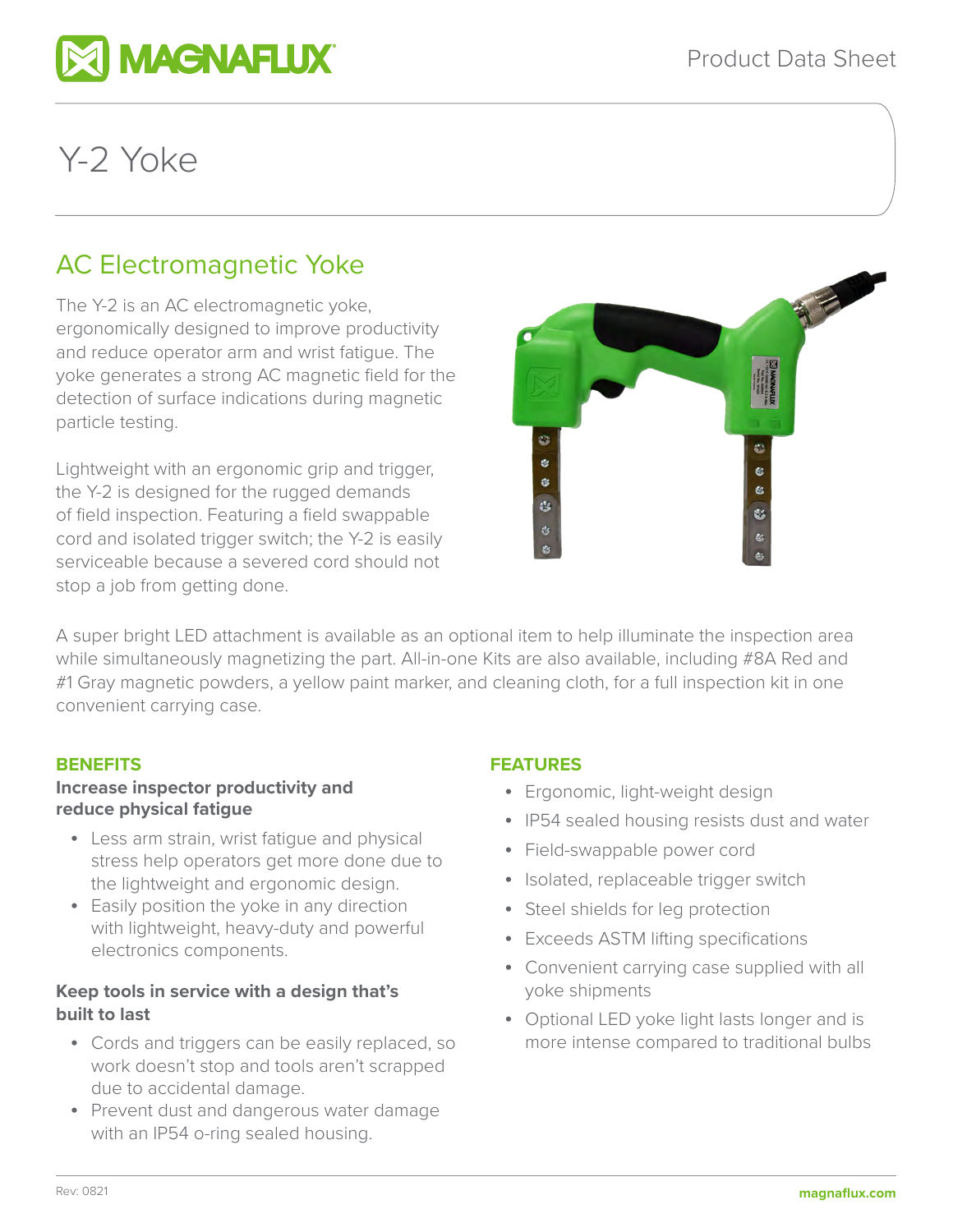

# **APPLICATIONS**

# **Defect location:** Surface

# **Ideal for:**

- Field Testing
- Difficult to reach areas
- Spot, weld and in-service inspections

# **Defect examples:**

- Seams
- Tears
- Shrink cracks
- Quenching cracks
- Fatigue cracks

# **PRODUCT PROPERTIES**

#### **SPECIFICATION COMPLIANCE**

- ASME BPVC
- ASTM E709
- ASTM E1444
- ASTM E3024
- ISO 9934-3
- MIL-STD-271

| <b>Electrical Requirements</b><br>628554, 630445<br>628555, 628560 | 110-115V, 60 Hz 4.3 A max or 50 Hz 6.3 A max<br>220-230V, 50/60 Hz: 2.6 A max |  |
|--------------------------------------------------------------------|-------------------------------------------------------------------------------|--|
| Waveform                                                           | AC                                                                            |  |
| <b>Tangential Field Strength</b>                                   | > 2kA/m at midpoint between legs / poles                                      |  |
| <b>Lifting Force</b>                                               | $>$ 10 lb / 4.5 kg (44 N)                                                     |  |
| <b>Duty Cycle</b>                                                  | 50%, max on time is 90 seconds                                                |  |
| Ingress Protection (IEC 60259)                                     | <b>IP54</b>                                                                   |  |
| EN/EC                                                              | CE / WEEE / RoHS                                                              |  |
| Weight                                                             | 4.8 lb / 2.2 kg (Yoke only), 6.2 lb / 2.8 kg (with cord)                      |  |
| Leg / Pole Span                                                    | $2.5 - 10.5$ in / 6.4 - 27 cm                                                 |  |
| <b>Contact / Pole Size</b>                                         | $1.00 \times 1.75$ in / 25 $\times$ 19 mm                                     |  |
| <b>Cord Length</b>                                                 | 12 ft / 3.6 m, detachable                                                     |  |